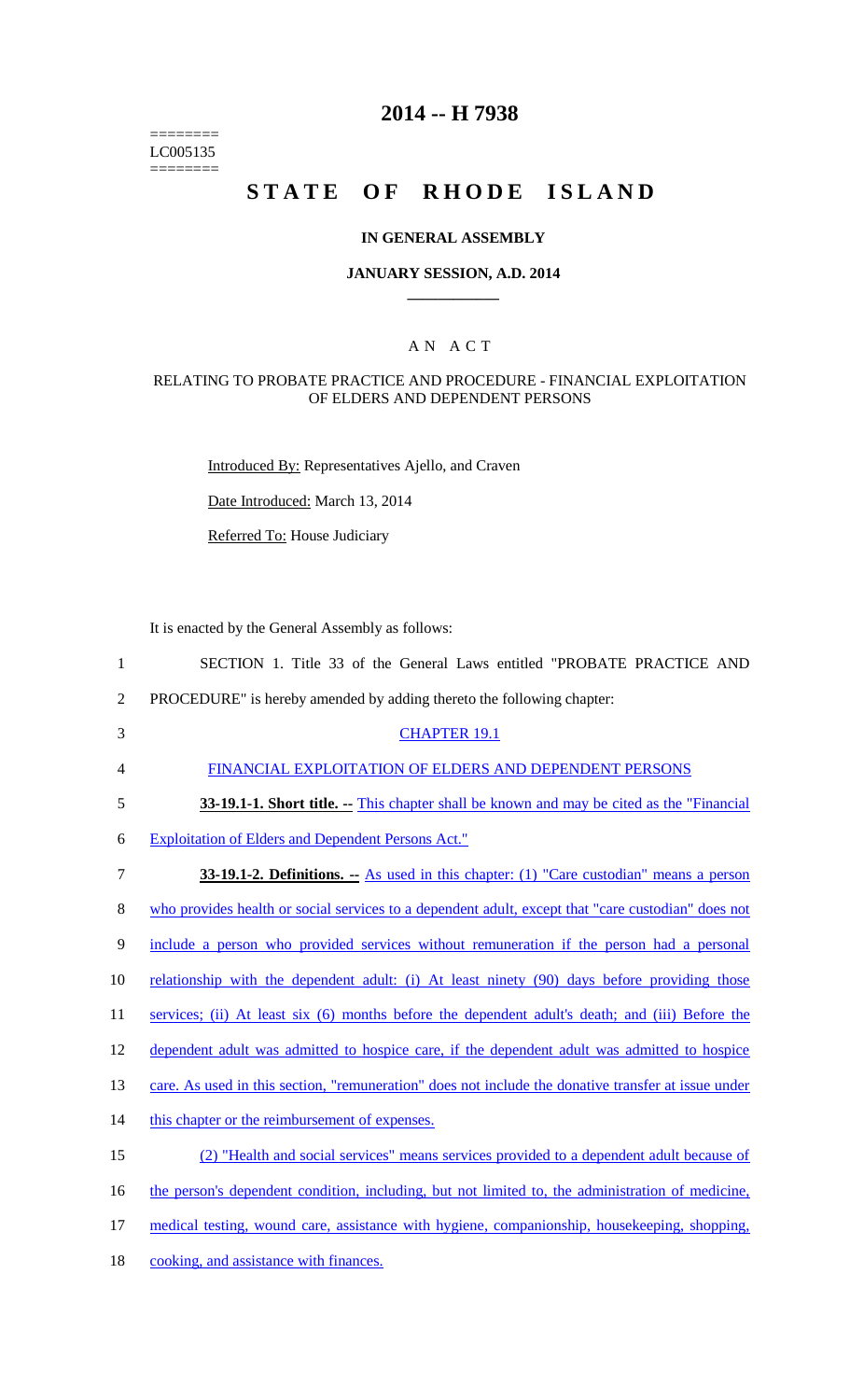| $\mathbf{1}$   | (3) "Dependent adult" means a person who, at the time of executing the instrument at                 |
|----------------|------------------------------------------------------------------------------------------------------|
| $\overline{2}$ | issue under this section, was a person described in either of the following:                         |
| 3              | (i) The person was sixty-five (65) years of age or older and satisfied one or both of the            |
| 4              | following criteria:                                                                                  |
| 5              | (A) The person was unable to provide properly for his or her personal needs for physical             |
| 6              | health, food, clothing, or shelter;                                                                  |
| 7              | (B) Due to one or more deficits in the mental functions listed in $\S$ 11-5-12(b)(2), the            |
| 8              | person had difficulty managing his or her own financial resources, or resisting fraud or undue       |
| 9              | influences.                                                                                          |
| 10             | (ii) The person was eighteen (18) years of age or older and satisfied one or both of the             |
| 11             | following criteria:                                                                                  |
| 12             | (A) The person was unable to provide properly for his or her personal needs for physical             |
| 13             | health, food, clothing, or shelter.                                                                  |
| 14             | (B) Due to one or more deficits in the mental functions listed in § 11-5-12(b)(2), the               |
| 15             | person had substantial difficulty managing his or her own financial resources, or resisting fraud or |
| 16             | undue influences.                                                                                    |
| 17             | (4) "Independent attorney" means an attorney who has no legal, business, financial,                  |
| 18             | professional, or personal relationship with the beneficiary of a donative transfer at issue under    |
| 19             | this chapter, and who would not be appointed as a fiduciary or receive any pecuniary benefit as a    |
| 20             | result of the operation of the instrument containing the donative transfer at issue under this       |
| 21             | chapter.                                                                                             |
| 22             | $(5)(i)$ A person who is "related by blood or affinity" to a specified person means any of           |
| 23             | the following persons:                                                                               |
| 24             | (A) A spouse or domestic partner of the specified person;                                            |
| 25             | (B) A relative within a specified degree of kinship described in §§ 33-19.1-3 or 33-19.1-4           |
| 26             | to the specified person, or within a specified degree of kinship described in §§ 33-19.1-3 or 33-    |
| 27             | 19.1-4 to the spouse or domestic partner of the specified person; or                                 |
| 28             | (C) The spouse or domestic partner of a person described in subsection $5(i)(B)$ .                   |
| 29             | (ii) For the purposes of this definition, "spouse or domestic partner" includes a                    |
| 30             | predeceased spouse or predeceased domestic partner.                                                  |
| 31             | <b>33-19.1-3. Prohibited transaction.</b> $\qquad$ (a) A provision of any document or instrument,    |
| 32             | including commercial instruments as defined in title 6A, making a donative transfer to any of the    |
| 33             | following persons is presumed to be the product of fraud or undue influence:                         |

(1) The person who drafted the instrument;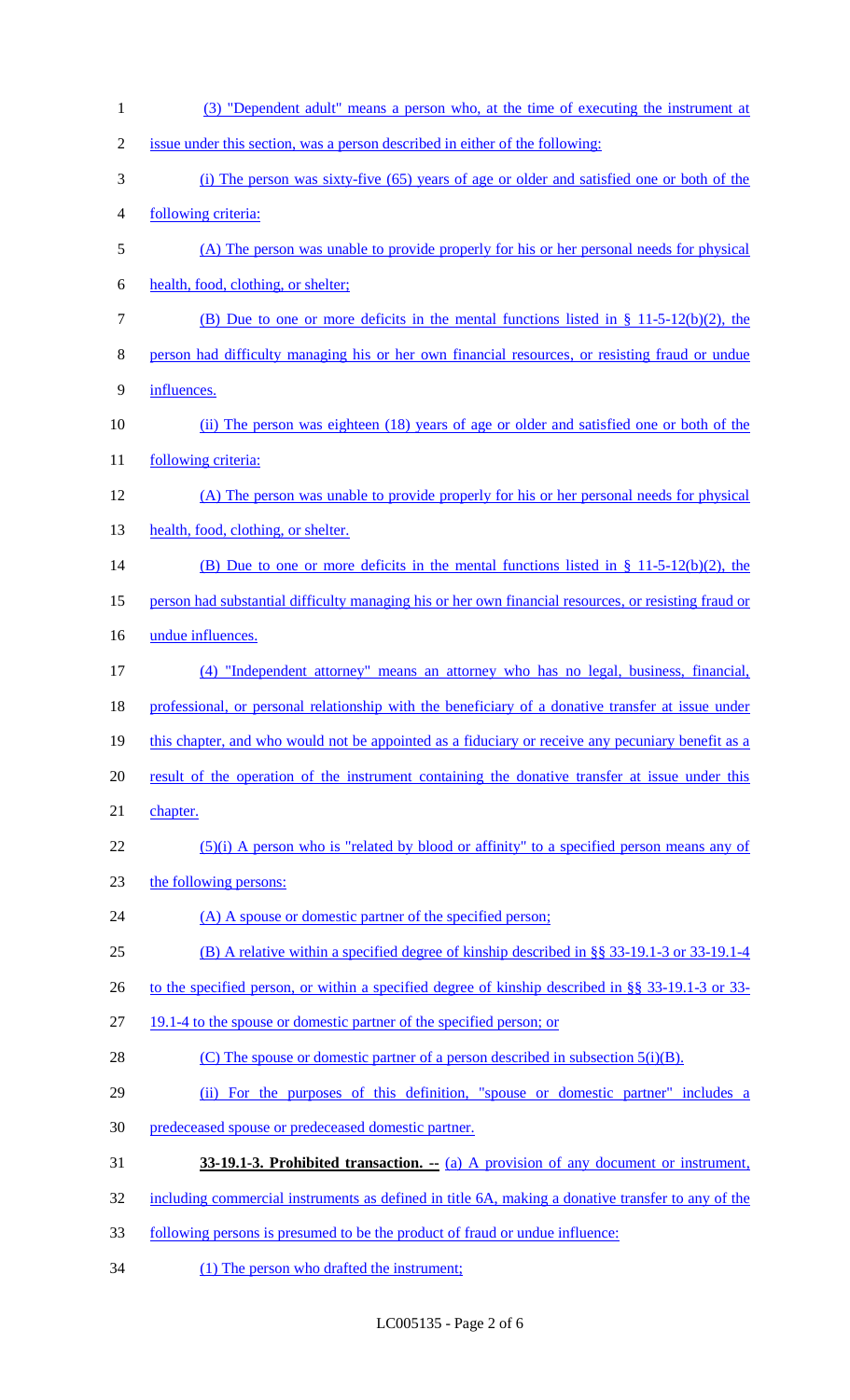1 (2) A person in a fiduciary relationship with the transferor who transcribed the instrument 2 or caused it to be transcribed; 3 (3) A care custodian of a transferor who is a dependent adult, but only if the instrument 4 was executed during the period in which the care custodian provided services to the transferor, or 5 within ninety (90) days before or after that period; 6 (4) A person who is related by blood or affinity, within the third degree, to any person 7 described in subsections  $(a)(1) - (a)(3)$ . 8 (5) A cohabitant or employee of any person described in subsections (a)(1) - (a)(3); or 9 (6) A partner, shareholder, or employee of a law firm in which a person described in 10 subsections  $(a)(1) - (a)(2)$  has an ownership interest. 11 (b) The presumption created by this section is a presumption affecting the burden of 12 proof. The presumption may be rebutted by proving, by clear and convincing evidence, that the 13 donative transfer was not the product of fraud or undue influence. 14 (c) Notwithstanding the provisions of subsections  $(a)(1) - (a)(2)$ , and with respect to a 15 donative transfer to the person who drafted the donative instrument, or to a person who is related 16 to, or associated with, the drafter as described in subsections  $(a)(4) - (a)(6)$ , the presumption 17 created by this section is conclusive. 18 (d) If a beneficiary is unsuccessful in rebutting the presumption, the beneficiary shall bear 19 all costs of the proceeding, including reasonable attorney's fees. 20 **33-19.1-4. Exceptions.** Section 33-19.1-3 does not apply to any of the following 21 instruments or transfers: 22 (1) A donative transfer to a person who is related by blood or affinity, within the fourth  $(4<sup>th</sup>)$  degree, to the transferor or is the cohabitant of the transferor. 24 (2) An instrument that is drafted or transcribed by a person who is related by blood or 25 affinity, within the fourth  $(4<sup>th</sup>)$  degree, to the transferor or is the cohabitant of the transferor. 26 (3) An instrument that is approved pursuant to an order of the superior, family, district or 27 any probate court, after full disclosure of the relationships of the persons involved. 28 (4) A donative transfer to a federal, state, or local public entity, an entity that qualifies for 29 an exemption from taxation under section  $501(c)(3)$  or  $501(c)(19)$  of the Internal Revenue Code, 30 or a trust holding the transferred property for the entity. 31 (5) A donative transfer of property valued at five thousand dollars (\$5,000) or less, if the 32 total value of the transferor's estate equals or exceeds the amount of fifty thousand dollars 33 (\$50,000). 34 (6) An instrument executed outside of Rhode Island by a transferor who was not a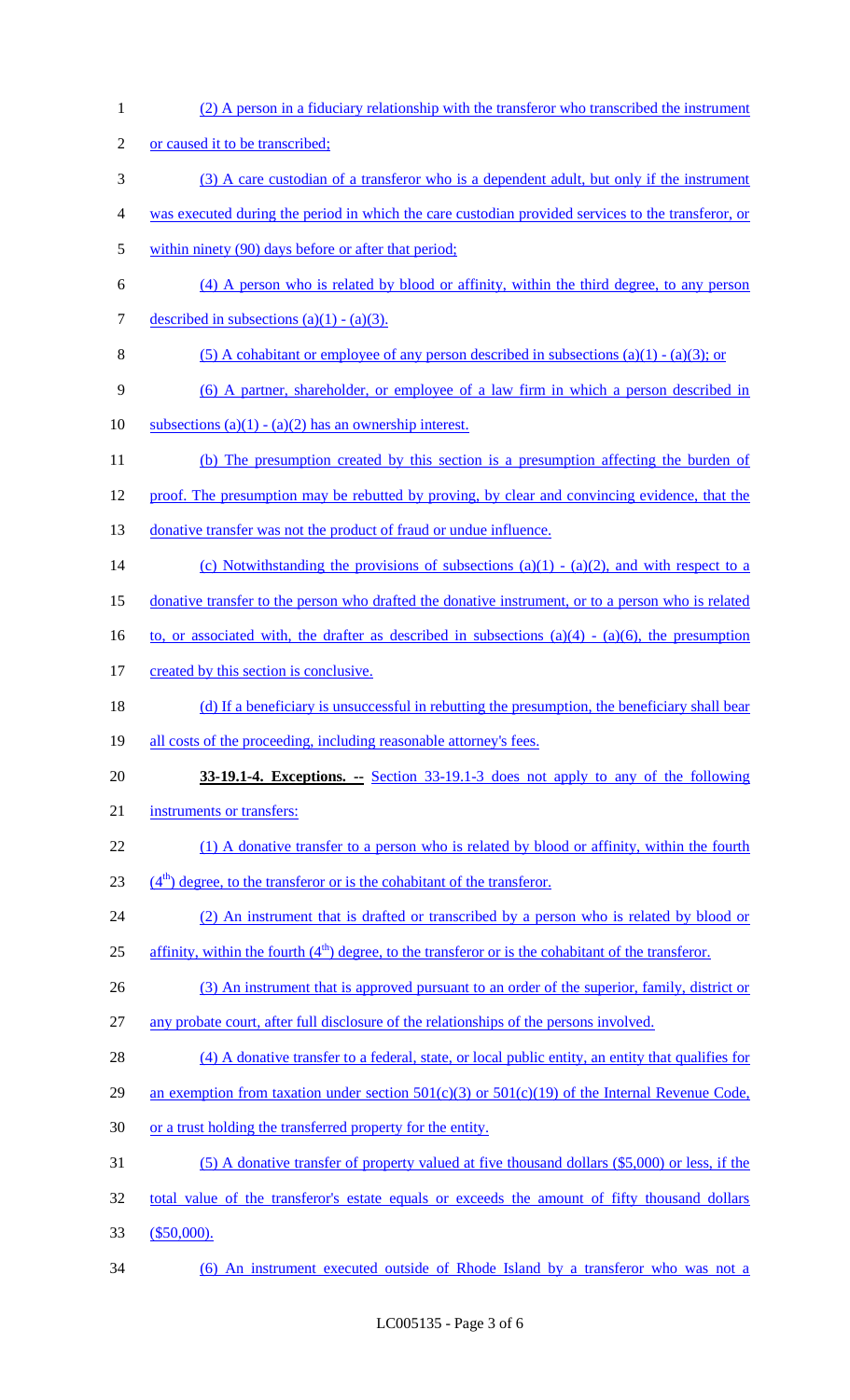|  |  |  | resident of Rhode Island when the instrument was executed. |  |
|--|--|--|------------------------------------------------------------|--|
|  |  |  |                                                            |  |

|           | 33-19.1-5. Review by independent attorney – Certificate of review. -- (a) A gift is not               |
|-----------|-------------------------------------------------------------------------------------------------------|
|           | subject to $\S$ 33-19.1-3 if the instrument is reviewed by an independent attorney who counsels the   |
|           | transferor, out of the presence of any heir or proposed beneficiary, about the nature and             |
|           | consequences of the intended transfer, including the effect of the intended transfer on the           |
|           | transferor's heirs and on any beneficiary of a prior donative instrument, attempts to determine if    |
|           | the intended transfer is the result of fraud or undue influence, and signs and delivers to the        |
|           | transferor an original certificate in substantially the following form:                               |
|           | "CERTIFICATE OF INDEPENDENT REVIEW                                                                    |
|           | I, have reviewed                                                                                      |
|           | (attorney's name)                                                                                     |
|           | and have counseled the transferor,                                                                    |
|           | (name of instrument)                                                                                  |
|           | on the nature and consequences of any                                                                 |
|           | (name of transferor)                                                                                  |
|           | transfers of property to                                                                              |
|           | (name of person described in $\S$ 33-19.1-3) that would be made by the instrument.                    |
|           | I am an "independent attorney" as defined in $\S$ 33-19.1-2 and I am in a position to advise          |
|           | the transferor independently, impartially, and confidentially as to the consequences of the           |
| transfer. | this counsel, I conclude that the transfers<br>basis of<br>On the<br>to                               |
|           | (name of person described in $\S$ 33-19.1-3) that                                                     |
|           | would be made by the instrument are not the product of fraud or undue influence.                      |
|           | (Name of Attorney)<br>$(Bar\#)$<br>$(Date)$ "                                                         |
|           | (b) An attorney whose written engagement, signed by the transferor, is expressly limited              |
|           | solely to compliance with the requirements of this section, shall not be considered to otherwise      |
|           | represent the transferor as a client.                                                                 |
|           | (c) An attorney who drafts an instrument can review and certify the same instrument                   |
|           | pursuant to this section, but only as to a gift to a care custodian. In all other circumstances, an   |
|           | attorney who drafts an instrument may not review and certify the instrument.                          |
|           | (d) If the certificate is prepared by an attorney other than the attorney who drafted the             |
|           | instrument that is under review, a copy of the signed certification shall be provided to the drafting |
| attorney. |                                                                                                       |
|           | (e) In the event that the attorney conducting the independent review determines that the              |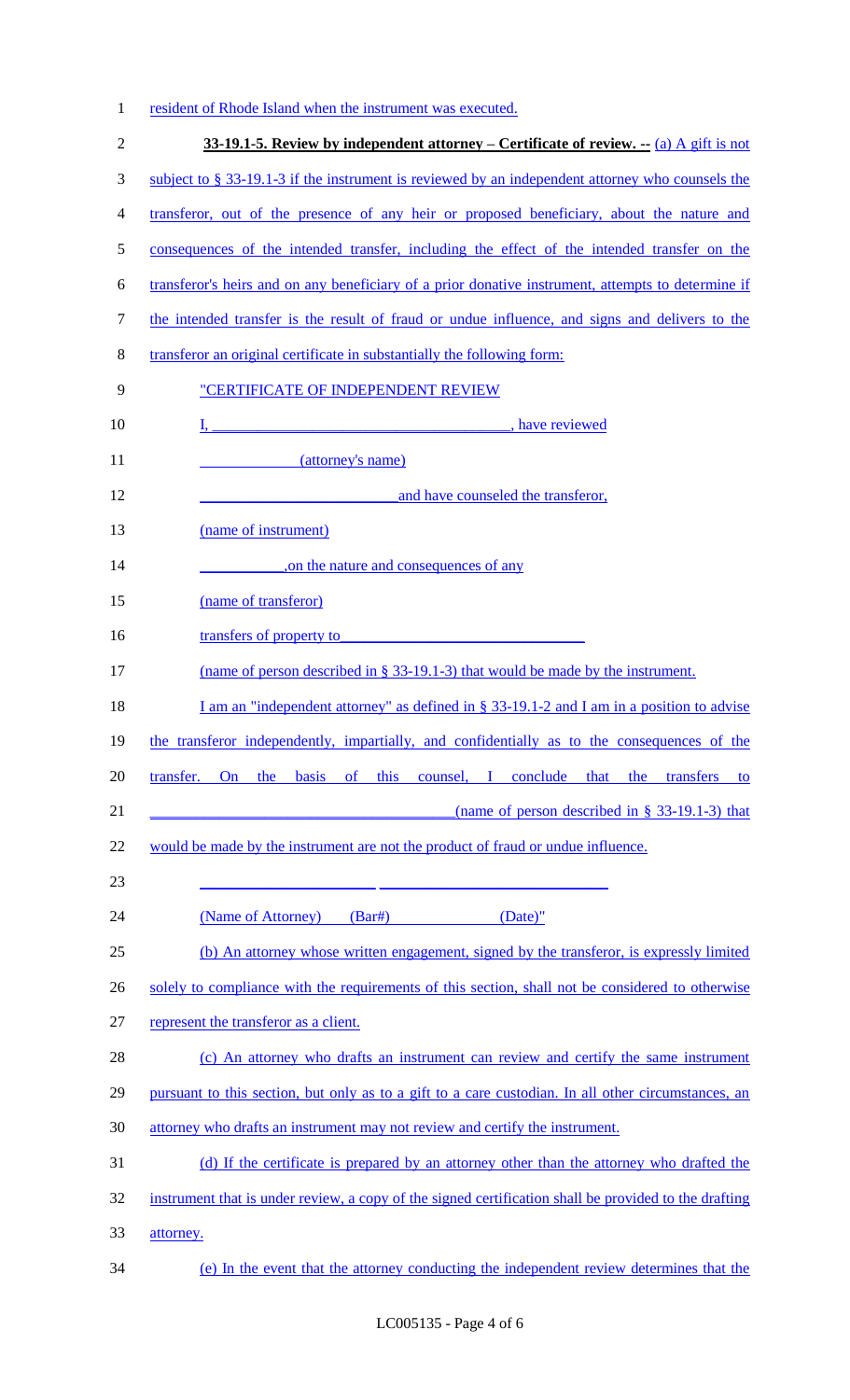- 1 proposed gift is the product of fraud or undue influence, the independent attorney shall notify the
- 2 Rhode Island department of elderly affairs in all circumstances where the independent attorney,
- 3 as a result of his or her investigation, has reason to believe that elder abuse is or may be present.
- 4 **33-19.1-6. Failure of gift. --** If a gift fails under this chapter, the instrument making the
- 5 gift shall operate as if the beneficiary had predeceased the transferor without spouse, domestic
- 6 partner, or issue.
- 7 **33-19.1-7. Liability. --** (a) A person is not liable for transferring property pursuant to an
- 8 instrument that is subject to the presumption created under § 33-19.1-3, unless the person is
- 9 served with notice, prior to transferring the property, that the instrument has been contested under
- 10 this section.
- 11 (b) A person who is served with notice that an instrument has been contested under this 12 section is not liable for failing to transfer property pursuant to the instrument, unless the person is 13 served with notice that the validity of the transfer has been conclusively determined by a court.
- 14 **33-19.1-8. Non-Waiveability.** -- This chapter applies notwithstanding a contrary 15 provision in an instrument.
- 16 **33-19.1-9. Applicability to present documents.** -- (a) This section shall apply to
- 17 instruments that become irrevocable on or after January 1, 2015. For the purposes of this section,
- 18 an instrument that is otherwise revocable or amendable shall be deemed to be irrevocable if, on or
- 19 after January 1, 2015, the transferor by reason of incapacity was unable to change the disposition
- 20 of the transferor's property and did not regain capacity before the date of the transferor's death.
- 21 (b) It is the intent of the general assembly that this chapter supplements the common law
- 22 on undue influence, without superseding or interfering in the operation of that law. Nothing in
- 23 this chapter precludes an action to contest a donative transfer under the common law or under any
- 24 other applicable law. This chapter is declarative of existing law.
- 25 SECTION 2. This act shall take effect on January 1, 2015.

======== LC005135 ========